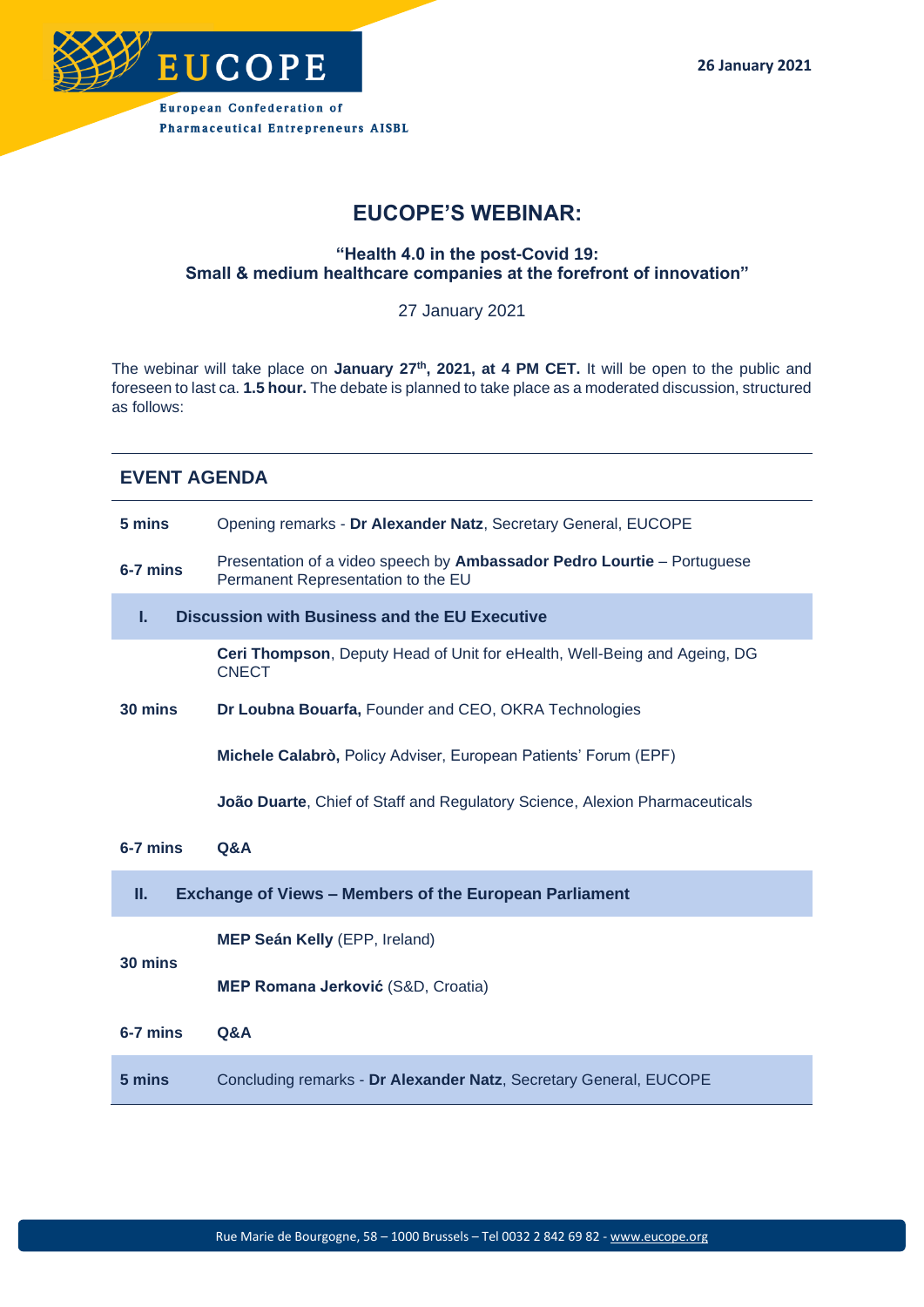

# **SPEAKERS**



### **Pedro Lourtie**

Mr Lourtie acts as the Deputy Permanent Representative of Portugal to the EU since 2016. He entered the Portugal Diplomatic Services in 1995, was Secretary of State for European Affairs in the Portuguese government from 2009-2011 and is a former Ambassador for Portugal in Tunisia. Mr Lourtie has Degree in Economics (University of Lisbon - ISEG) and a Master in European Economic Studies from the Bruges College of Europe.

# **Alexander Natz**

Alexander Natz is the Secretary General of EUCOPE, and advises innovative pharmaceutical and biotech companies, including start-ups, in regulatory and pricing & reimbursement matters from the EU law and German law perspective.



### **Ceri Thompson**

Ceri Thompson is Deputy Head of the eHealth, Well-Being and Ageing Unit in DG CNECT. Prior to working on digital health policy within the Commission, Ceri worked for Eurostat, and for DG SANTE. Before joining the EU institutions in 2002, Ceri worked on global health policy at the UK's Department for International Development, for KPMG's international healthcare practice, and on epidemiological research projects in the UK and Brazil. She has a degree in Mathematics from Durham University, UK and a Doctor of Public Health

(DrPH) from the London School of Hygiene and Tropical Medicine.



#### **Dr Loubna Bouarfa**

Loubna is a machine learning scientist turned entrepreneur. She is the founder and CEO of OKRA Technologies - an artificial intelligence data analytics company for healthcare. Loubna has been a member of the European Union High-Level Expert Group on Artificial Intelligence, where she is particularly focused on healthcare and achieving competitive business impact with AI. She was named an MIT Technology Review Top Innovator Under 35, a Forbes 50 Top Women In Tech, and won several prizes, including CEO of Year 2019 at the Cambridge Independent Science and Technology Awards and Best Female-Led Startup at the StartUp Europe Awards.